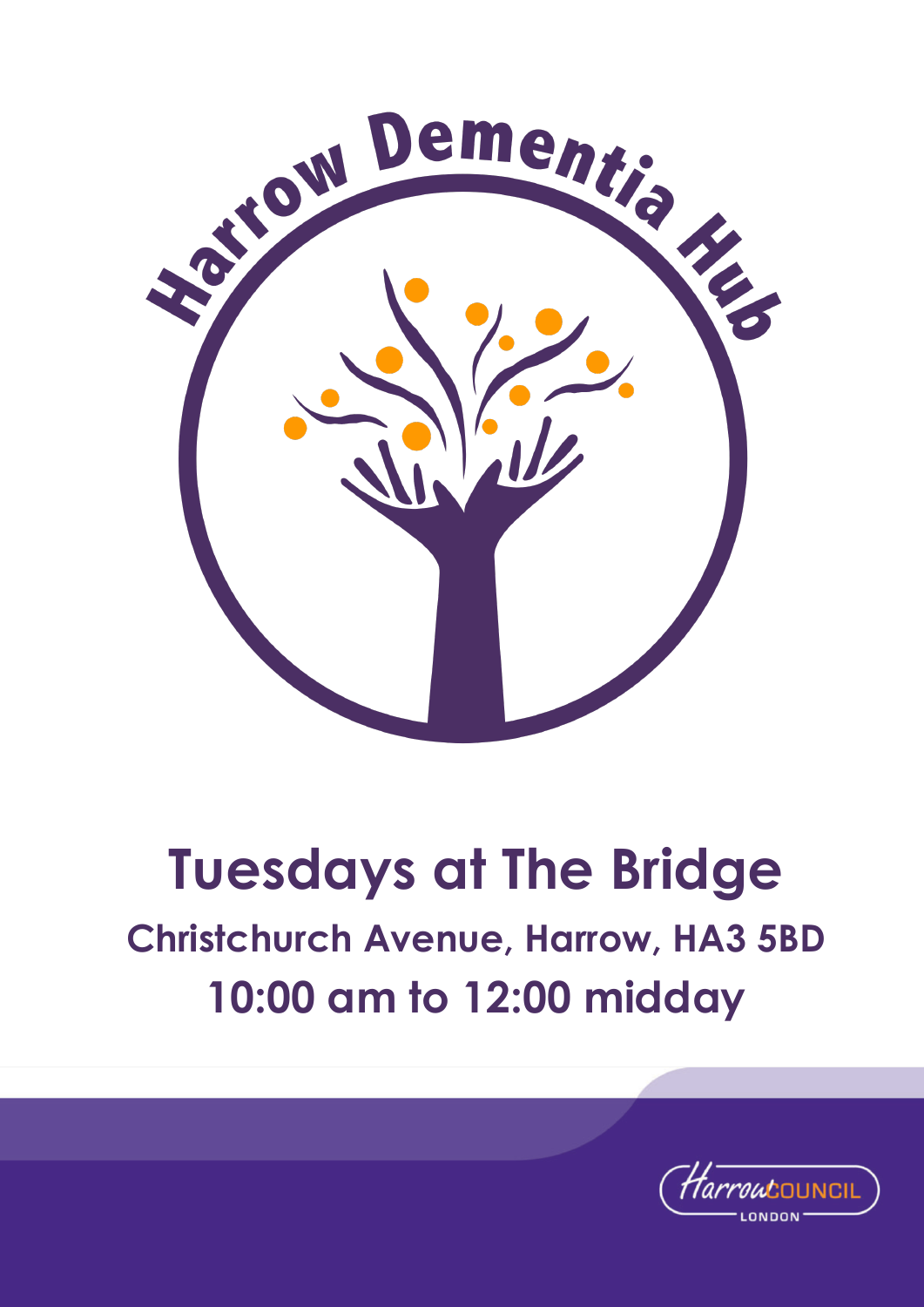Harrow Dementia Hub offers a weekly drop-in and opportunity to meet others living with dementia in Harrow for a cup of tea or coffee, a chat and fun and varied activities in a relaxed environment.

The hub is a 'dementia friendly' meeting place where carers, family and friends are also welcome.

The hub is based at the Bridge, located next to Harrow Leisure Centre. Sessions are held in the Activity Room and the Library.



The Bridge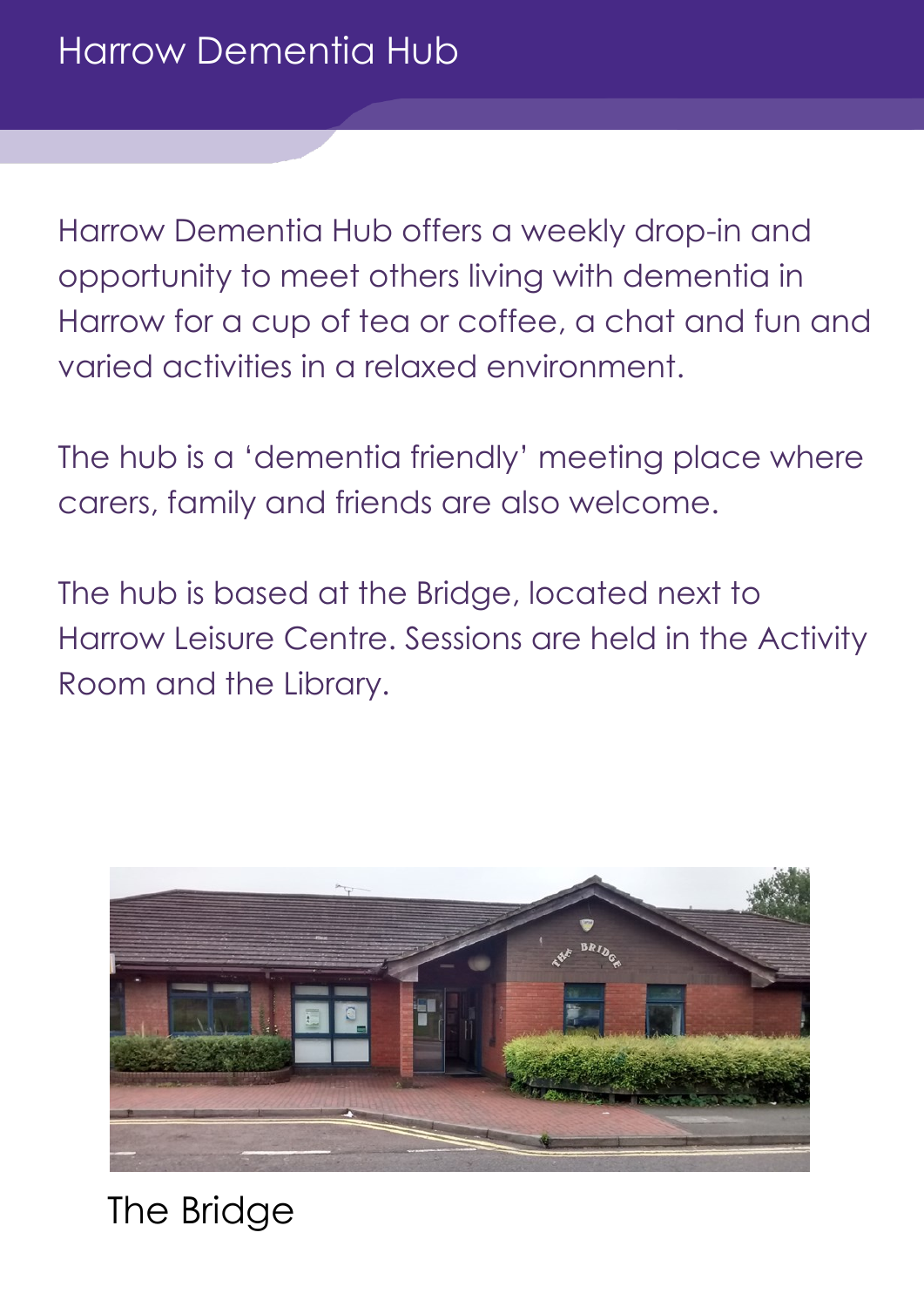Harrow Dementia Hub activities include:

- Information and advice sessions
- Expert guest speakers
- Support and training
- Refreshments
- Wellbeing and therapeutic activities e.g. cognitive stimulation, movement & exercise sessions, music, reminiscence, quizzes, poetry readings and more
- An opportunity to share experiences
- Social opportunities
- A garden space



The Activity Room The Library